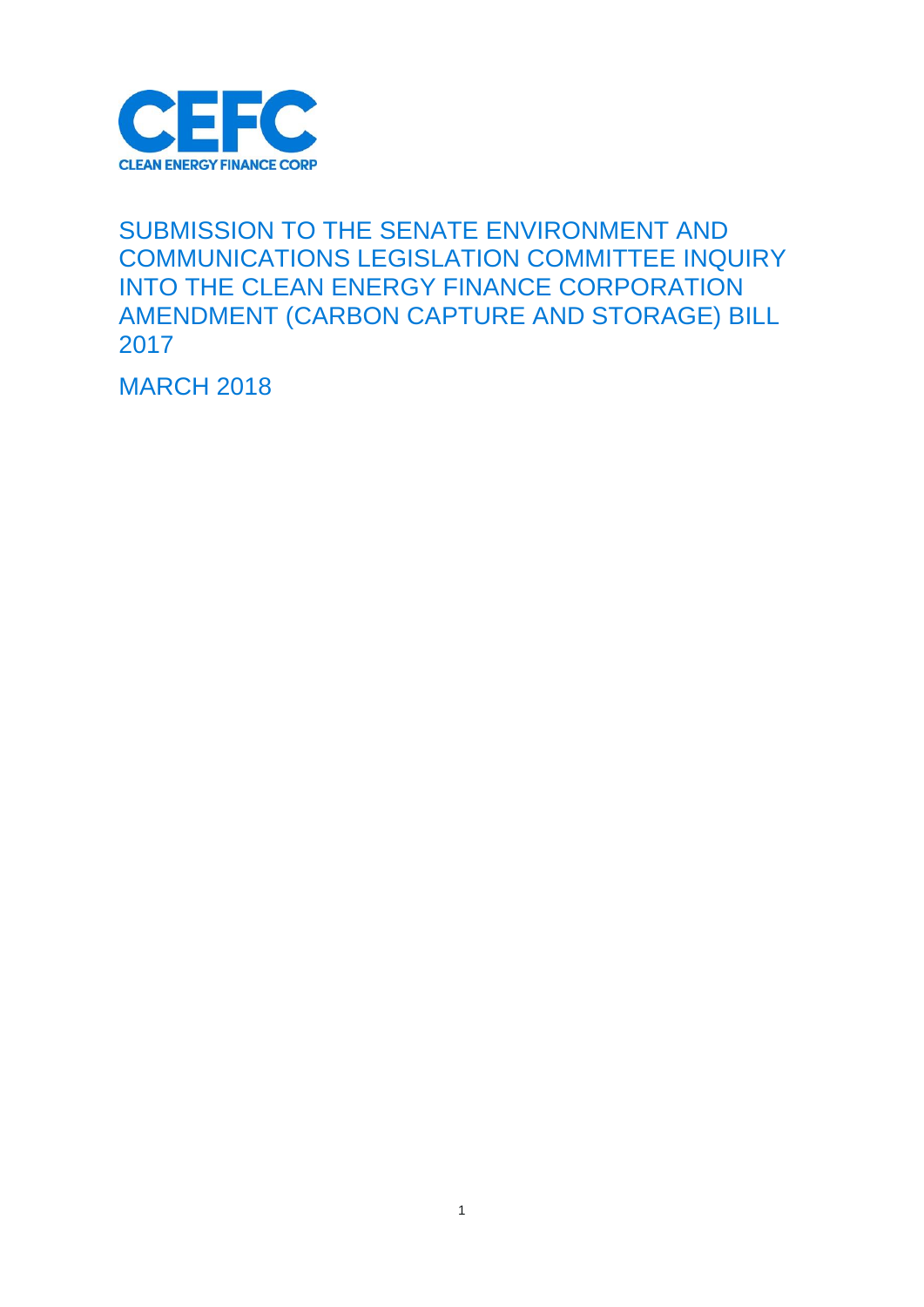## EXECUTIVE SUMMARY

 $\overline{a}$ 

The Clean Energy Finance Corporation (CEFC) thanks the Committee for its invitation to make a submission to the Senate Environment and Communications Legislation Committee Inquiry into the Clean Energy Finance Corporation Amendment (Carbon Capture and Storage) Bill 2017.

The CEFC is an independent Commonwealth statutory authority set up to facilitate the flows of finance to the clean energy sector. It is not a policy making agency.

The Bill is a Government bill reflecting Australian Government policy. This submission aims to provide guidance to the Committee on the background to the CEFC's Act prohibition on CCS and the implications of the proposed change.

In terms of impact on the CEFC the Bill would, if passed, remove the current *Clean Energy Finance Corporation Act 2012* prohibition on carbon capture and storage within geological formations.

This would expand the scope of legal eligibility of investments that could be considered for CEFC investment.

The CEFC notes that legal eligibility as a complying investment is only one element of whether the CEFC Board will decide to invest in a project or not. Any such investment decision remains subject to the requirements of the CEFC Act, the CEFC's investment mandate and the application of [CEFC's Investment Policies](https://www.cefc.com.au/media/328406/CEFC-Investment-Policies-June-2017.pdf) and risk management practices. As CEFC presently understands CCS, it is still a challenging technology with elevated levels of construction, implementation and economic risks. As the OECD/International Energy Agency stated:

*For every large-scale CCS project that has been operating or has commenced construction since 2010, there are at least two projects that have been cancelled. This is not unexpected: these first-of-a-kind projects are often technically complex and require significant capital investment and policy support. 1*

CEFC invests with commercial rigour, does not make grants and requires a return commensurate with its investment risk, in accordance with the *Clean Energy Finance Corporation Investment Mandate Direction 2016 (No.2)*.

If an investment proposal was presented with an appropriate risk and return profile, or if complementary policy settings are put in place to support CCS, then with the proposed legislative amendment, CCS may not only be an eligible technology but also an investable technology.

<sup>1</sup> OECD/IEA (2016) *20 years of Carbon Capture and Storage*, p25 available at < https://www.iea.org/publications/freepublications/publication/20YearsofCarbonCaptureandStorage [WEB.pdf>](https://www.iea.org/publications/freepublications/publication/20YearsofCarbonCaptureandStorage_WEB.pdf) accessed 15/03/2018.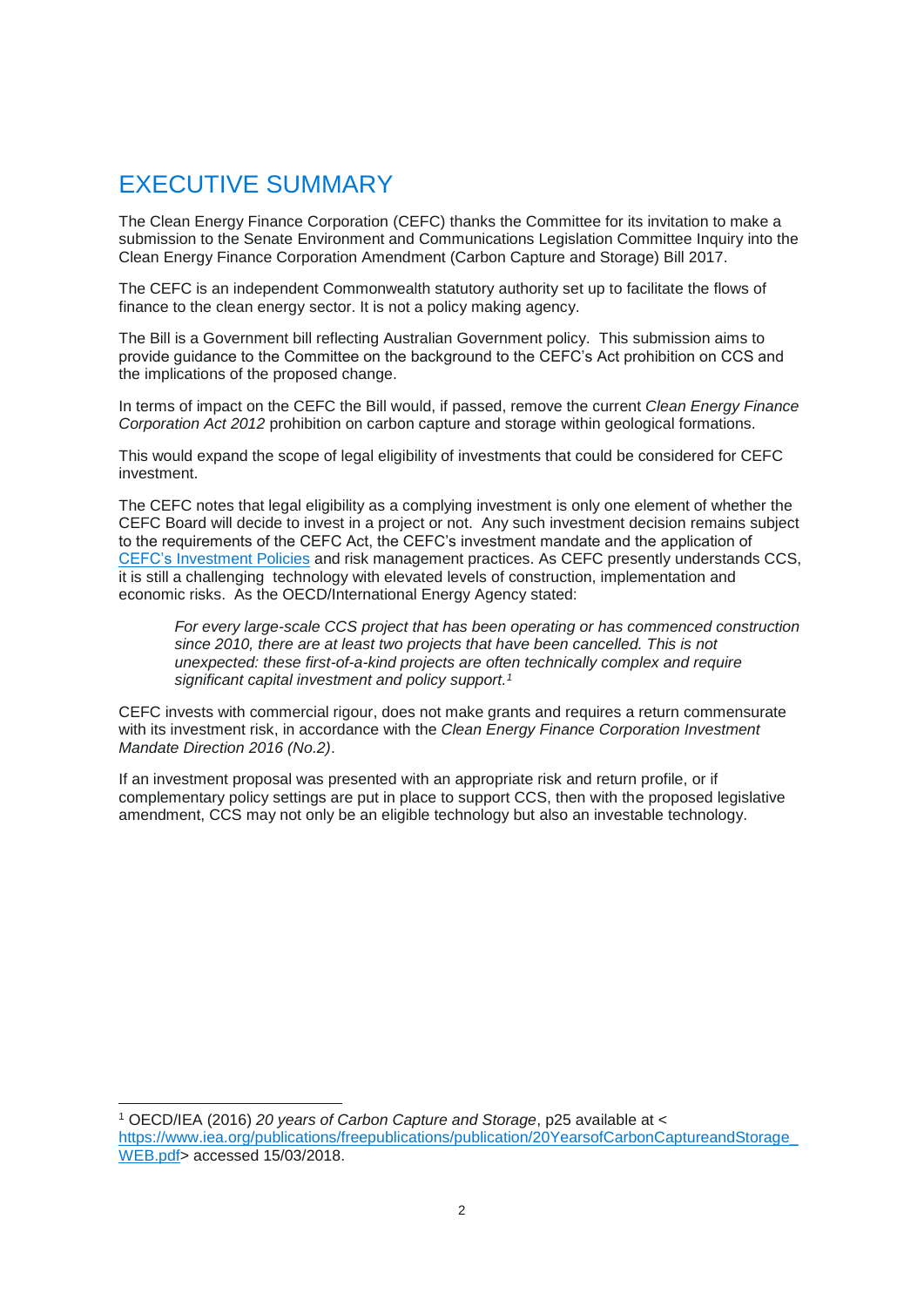# ORIGINS OF THE PROHIBITION ON CCS

The design of the CEFC was preceded by an Expert Review, chaired by Jillian Broadbent AO (subsequently the CEFC's inaugural Chair).

The Report of that process acknowledged that:

*The Government has announced the CEFC will not invest in carbon capture and storage technology. […] Exclusions will be examined as part of proposed periodic reviews of the CEFC Investment Mandate…*<sup>2</sup>

The then Australian Government (Gillard Ministry) determined to accept the Report's recommendations in full.

Drafting of the Clean Energy Finance Corporation Bill 2012 elevated the prohibition into the Bill itself, later enacted<sup>3</sup> at sections 4 (definition of 'prohibited technologies') and section 62 (prohibited technology).

The Explanatory Memorandum to the Bill<sup>4</sup> and the Minister's second reading speech<sup>5</sup> contains no particular guidance as to the reason for this approach, and it is only by reading the *original*  ministerial media announcement and Terms of Reference to the Expert Review Panel (*not* the shortened version that appears in the Report) that one can discern that carbon capture and storage was ruled out of the Expert Review Panel consideration from the outset.<sup>6</sup>

## DEFINITIONAL CONSIDERATIONS: STRUCTURE OF THE PROHIBITION ON CCS

It is important to note what exactly is prohibited that is the subject of the Bill before the Committee. The current definition at s62 of what it is 'carbon capture and storage' is:

*…(a) technology for carbon capture and storage (within the meaning of the National Greenhouse and Energy Reporting Act 2007); …*

Perusal of the relevant definition in the *National Greenhouse [and Energy Reporting Act 2007](https://www.legislation.gov.au/Details/C2017C00054)* finds the term defined at section 7:

*carbon capture and storage* means:

 $\overline{a}$ 

- (a) the storage of a greenhouse gas substance in a part of a geological formation; or
- (b) the injection of a greenhouse gas substance into a part of a geological formation for the purposes of such storage; or
- (c) the capture, compression, processing, offloading, transportation or piped conveyance of a greenhouse gas substance, where the compression,

<sup>2</sup> The Treasury (2012) *Clean Energy Finance Corporation Expert Review: Report to Government March 2012* at p 17.

<sup>3</sup> *Clean Energy Finance Corporation Act 2012* available at < [https://www.legislation.gov.au/Details/C2017C00265>](https://www.legislation.gov.au/Details/C2017C00265)

<sup>&</sup>lt;sup>4</sup> Explanatory Memorandum to the Clean Energy Finance Corporation Bill 2012 available at < [http://parlinfo.aph.gov.au/parlInfo/download/legislation/ems/r4814\\_ems\\_0e940ced-3374-49a3](http://parlinfo.aph.gov.au/parlInfo/download/legislation/ems/r4814_ems_0e940ced-3374-49a3-adcd-8ed931ccc131/upload_pdf/368764.pdf;fileType=application%2Fpdf) [adcd-8ed931ccc131/upload\\_pdf/368764.pdf;fileType=application%2Fpdf>](http://parlinfo.aph.gov.au/parlInfo/download/legislation/ems/r4814_ems_0e940ced-3374-49a3-adcd-8ed931ccc131/upload_pdf/368764.pdf;fileType=application%2Fpdf)

<sup>5</sup> Second Reading Speech by Minister the Hon Greg Combet AM MP, Clean Energy Finance Corporation Bill 2012, House of Representatives Hansard, Wednesday, 23 May 2012.

<sup>&</sup>lt;sup>6</sup> See joint media release by Treasurer the Hon Wayne Swan MP & Minister the Hon Greg Combet AM MP "Experts to Advise on Clean Energy Finance Corporation" of 12 October 2011 available at: [<http://ministers.treasury.gov.au/DisplayDocs.aspx?doc=pressreleases/2011/121.htm&pageID=003](http://ministers.treasury.gov.au/DisplayDocs.aspx?doc=pressreleases/2011/121.htm&pageID=003&min=wms&Year=&DocType) [&min=wms&Year=&DocType=](http://ministers.treasury.gov.au/DisplayDocs.aspx?doc=pressreleases/2011/121.htm&pageID=003&min=wms&Year=&DocType)> accessed 7 March 2018.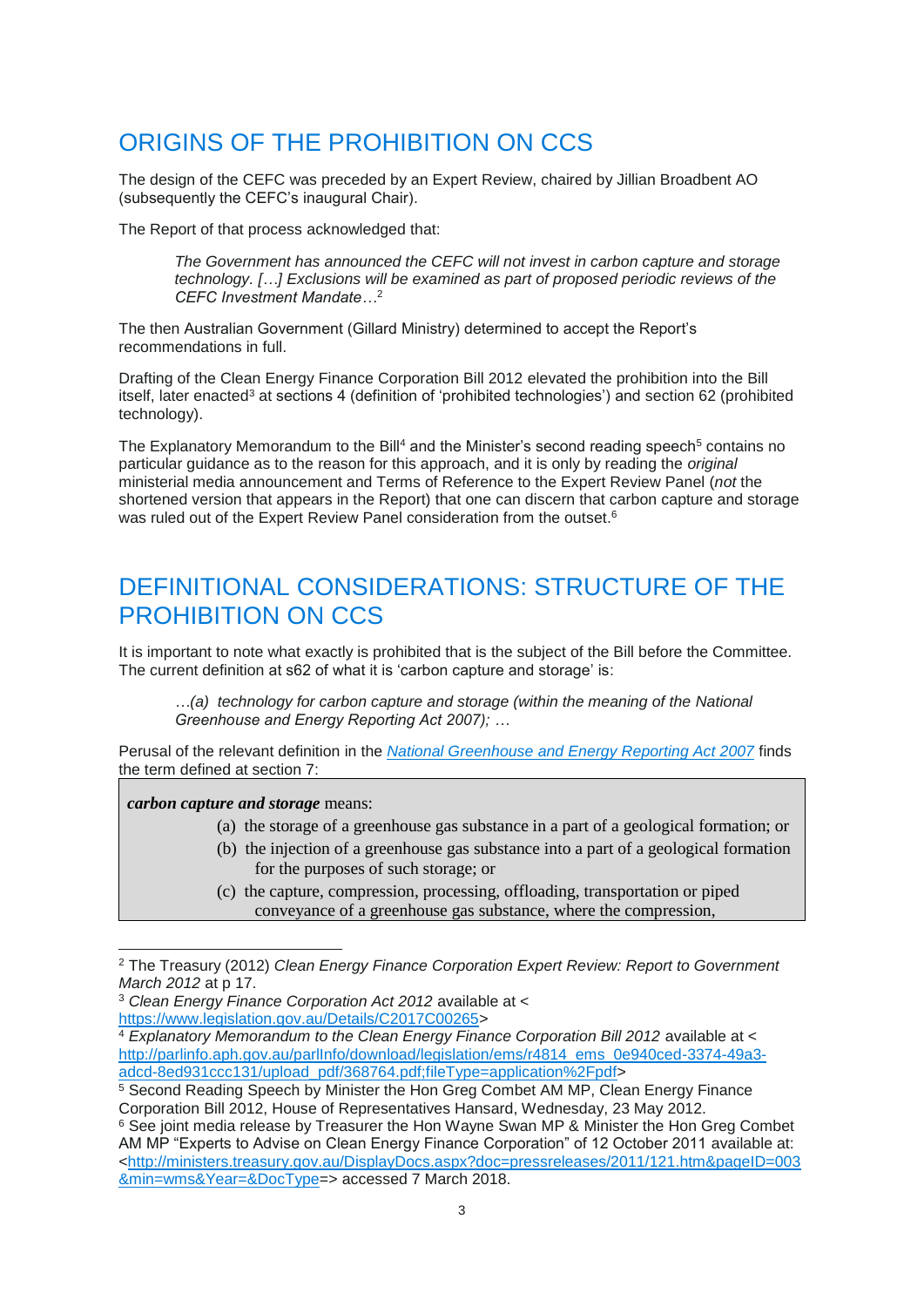processing, offloading, transportation or piped conveyance is for the purposes of such storage.

An expression used in this definition has the same meaning as in the *Offshore Petroleum and Greenhouse Gas Storage Act 2006*. For this purpose, assume that each reference in the definition of *greenhouse gas substance* in section 7 of that Act to a prescribed greenhouse gas were a reference to a greenhouse gas (within the meaning of this Act).

The *[Offshore Petroleum and Greenhouse Gas Storage Act 2006](https://www.legislation.gov.au/Details/C2017C00051)* sets up a regime for, inter alia, exploration for potential greenhouse gas storage formations; and injection and storage of greenhouse gas substances<sup>7</sup> Relevantly, that Act further adds to the definition of geological formation as follows (section 7):

#### *geological formation* includes:

- (a) any seal or reservoir of a geological formation; and
- (b) any associated geological attributes or features of a geological formation.

#### And (also at section 7):

#### *greenhouse gas substance* means:

- (a) carbon dioxide, whether in a gaseous or liquid state; or
- (b) a prescribed greenhouse gas, whether in a gaseous or liquid state; or
- (c) a mixture of any or all of the following substances:
	- (i) carbon dioxide, whether in a gaseous or liquid state;
	- (ii) one or more prescribed greenhouse gases, whether in a gaseous or liquid state;
	- (iii) one or more incidental greenhouse gas-related substances, whether in a gaseous or liquid state, that relate to either or both of the substances mentioned in subparagraphs (i) and (ii);
	- (iv) a prescribed detection agent, whether in a gaseous or liquid state;
	- so long as:
	- (v) the mixture consists overwhelmingly of either or both of the substances mentioned in subparagraphs (i) and (ii); and
	- (vi) if the mixture includes a prescribed detection agent—the concentration of the prescribed detection agent in the mixture is not more than the concentration prescribed in relation to that detection agent.

The CEFC notes that the construction of the current definition is to "carbon capture *and* storage" (author's emphasis). So in essence, taking the externally referenced definitions above, the phrase "carbon capture and storage" in the *Clean Energy Finance Corporation Act 2012* ('the CEFC Act'), means 'greenhouse gas substance capture and storage (or injection into, or conveyance for the purposes of storing or injecting into) a geological formation (including any seal or reservoir, and any associated geological attributes or features).

It follows (from the extended definition above) that as an ordinary rule of statutory interpretation the current formulation does **not** preclude CEFC investment in:

 $\overline{a}$ 

<sup>7</sup> Section 4.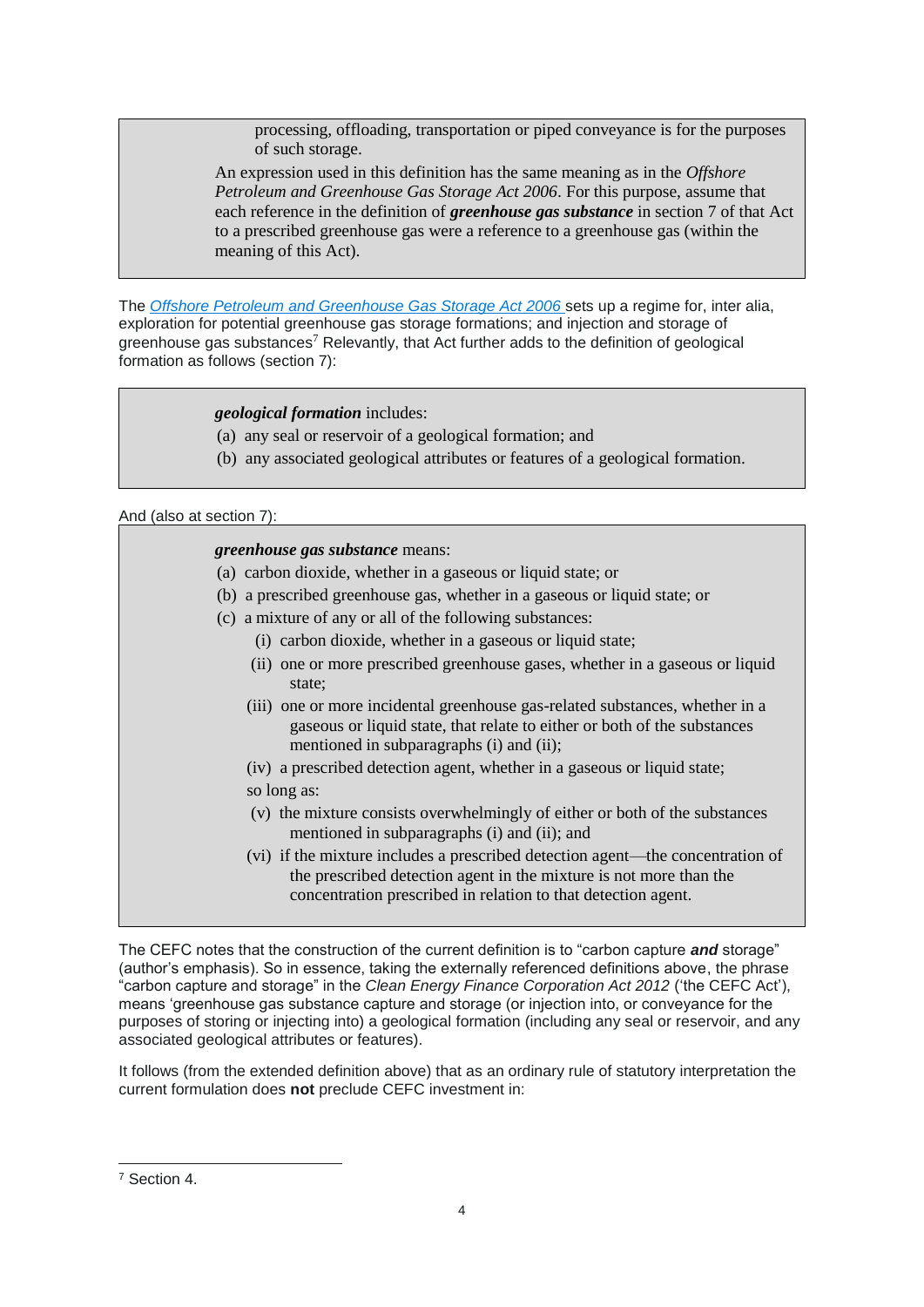- Carbon capture *without* geological storage (for example, an industrial process that captures and uses carbon); and
- Carbon capture and *non-geological* storage (for example, a biological process that captures and stores carbon such as photosynthesis resulting in wood or soil carbon sequestration).

All references to CCS within this CEFC submission are to be understood in this context.

### CURRENT HANDLING OF CCS ENQUIRIES AT CEFC

CEFC maintains a watching brief on CCS matters but cannot lawfully advance or process applications for CEFC investment if it is an investment in technology for CCS. Over the years the CEFC has received some preliminary enquiries for CEFC investment in technology for CCS, but these have not been able to be considered beyond initial discussions owing to the legislative prohibitions under the CEFC Act.

### IMPACT ON THE CEFC OF REMOVAL OF THE PROHIBITION ON CCS

.

 $\overline{a}$ 

Consequently, at present the CEFC has no particular expertise in CCS technologies or their application, but would have to acquire necessary expertise in the event the legislation passed and the prohibition on investing in technology for CCS was removed from the CEFC Act.

This would likely occur only after the CEFC had been approached by one or more credible parties seeking bankable investment assistance with viable projects which, in turn could be considered by CEFC in the ordinary course of CEFC's investment decision making process

Assuming there are projects out there that are technically feasible, there would still remain a number of unknown factors:

- The first aspect is **unknown demand** for financing assistance. CEFC is aware there are some applicants for CEFC finance who have already approached the CEFC but we do not know and have no sense of how many interested others there may be.
- The second aspect is **uncertain emissions reduction performance**. This is important because, while a prohibition on CCS has been removed, there is still a positive obligation on any sponsor to prove an investment fits within one of the CEFC's complying investment technologies of renewable energy technologies (CCS is generally not a renewable energy technology); an energy efficiency technology (CSS is generally not associated with energy savings); or a low emissions technology (this is the path most likely for CCS).

In relation to low emissions technologies, the Explanatory Memorandum to the originating CEFC Bill relevantly advises:<sup>8</sup>

*6.17 The Board is empowered to determine guidelines setting out the criteria for what constitutes a low-emission technology for the purposes of its investments. The Government anticipates that the Board will set the threshold for low-emission technology to be a maximum of 50 per cent of the emissions on the current national electricity grid, consistent with the Report of the Expert Review Panel on the Clean Energy Finance Corporation. However, some flexibility is required to cover non-*

<sup>8</sup> *Explanatory Memorandum to the Clean Energy Finance Corporation Bill 2012* available at < [http://parlinfo.aph.gov.au/parlInfo/download/legislation/ems/r4814\\_ems\\_0e940ced-3374-49a3](http://parlinfo.aph.gov.au/parlInfo/download/legislation/ems/r4814_ems_0e940ced-3374-49a3-adcd-8ed931ccc131/upload_pdf/368764.pdf;fileType=application%2Fpdf) [adcd-8ed931ccc131/upload\\_pdf/368764.pdf;fileType=application%2Fpdf>](http://parlinfo.aph.gov.au/parlInfo/download/legislation/ems/r4814_ems_0e940ced-3374-49a3-adcd-8ed931ccc131/upload_pdf/368764.pdf;fileType=application%2Fpdf).